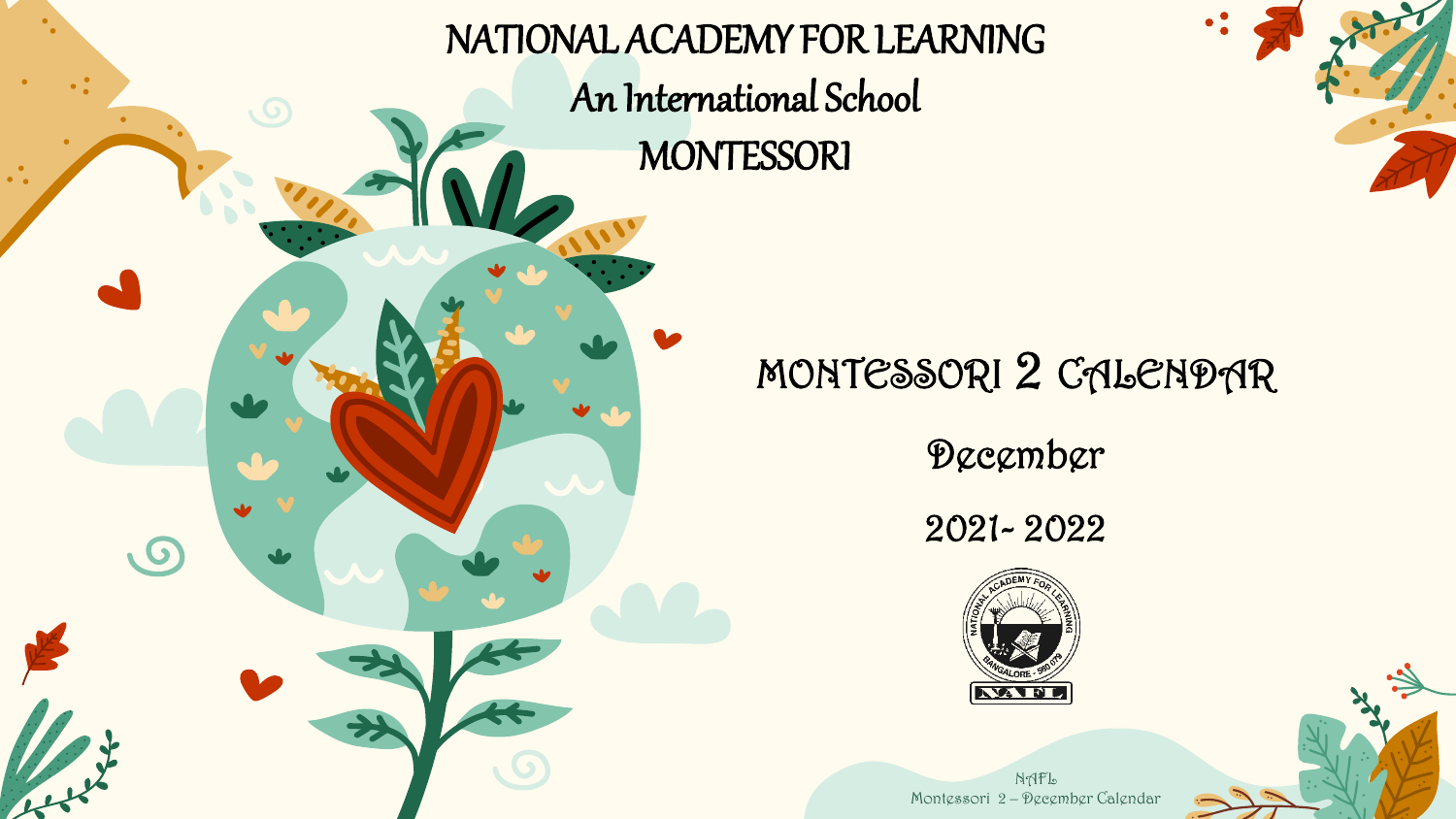

Montessori - 2 December – Plant life





Theme based synchronous sessions We discuss:

➢ Process of sowing a seed, nurturing the plant and watching it grow

➢ Sensory awareness about leaves – shape, smell and touch

➢ Germination and harvesting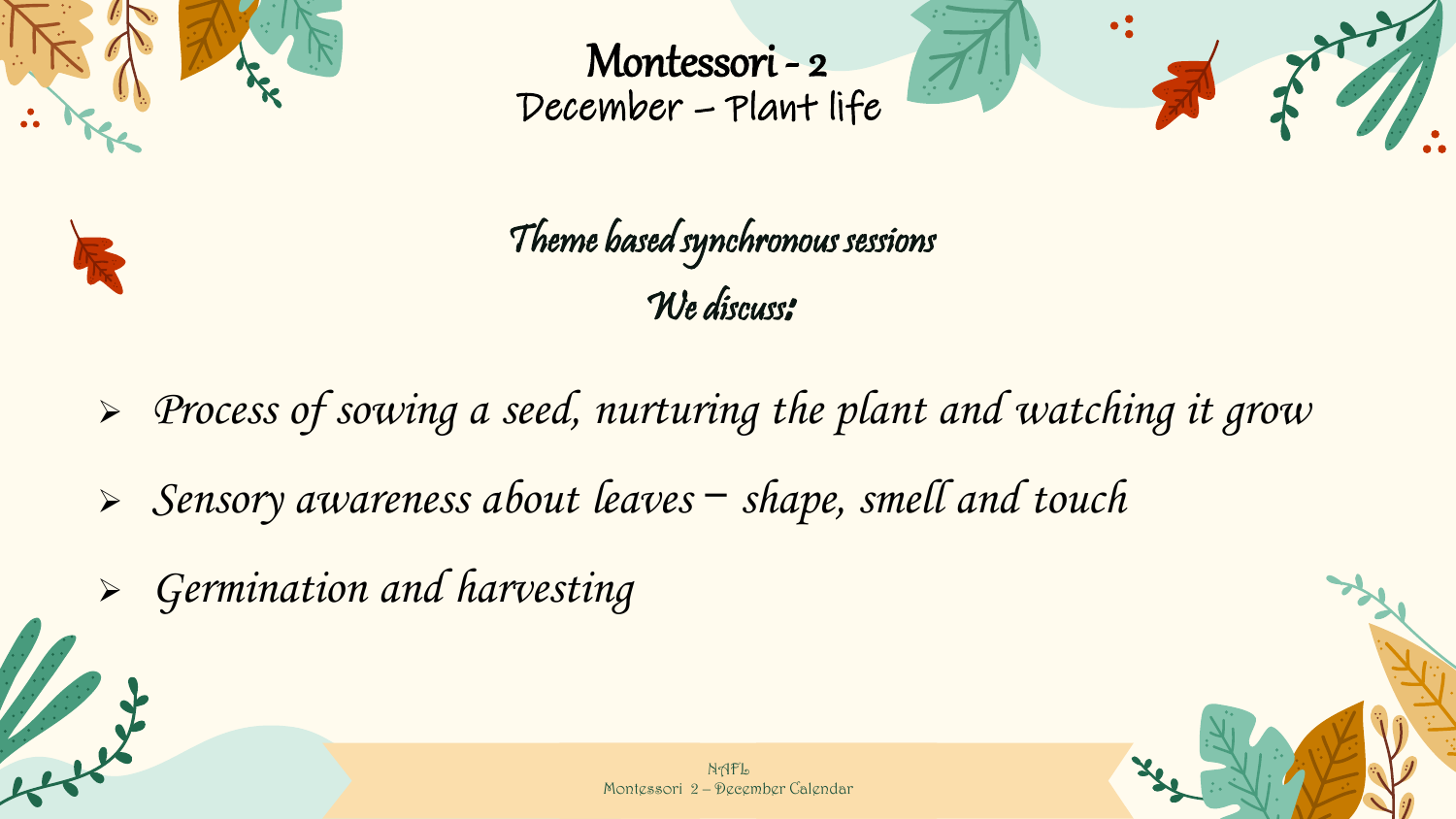

Montessori - 2 December – Plant life Asynchronous:



 $1$  Stories  $2$  Crafts  $3$ Stories **Crafts** EPL Activities





Science experiment (Germination)

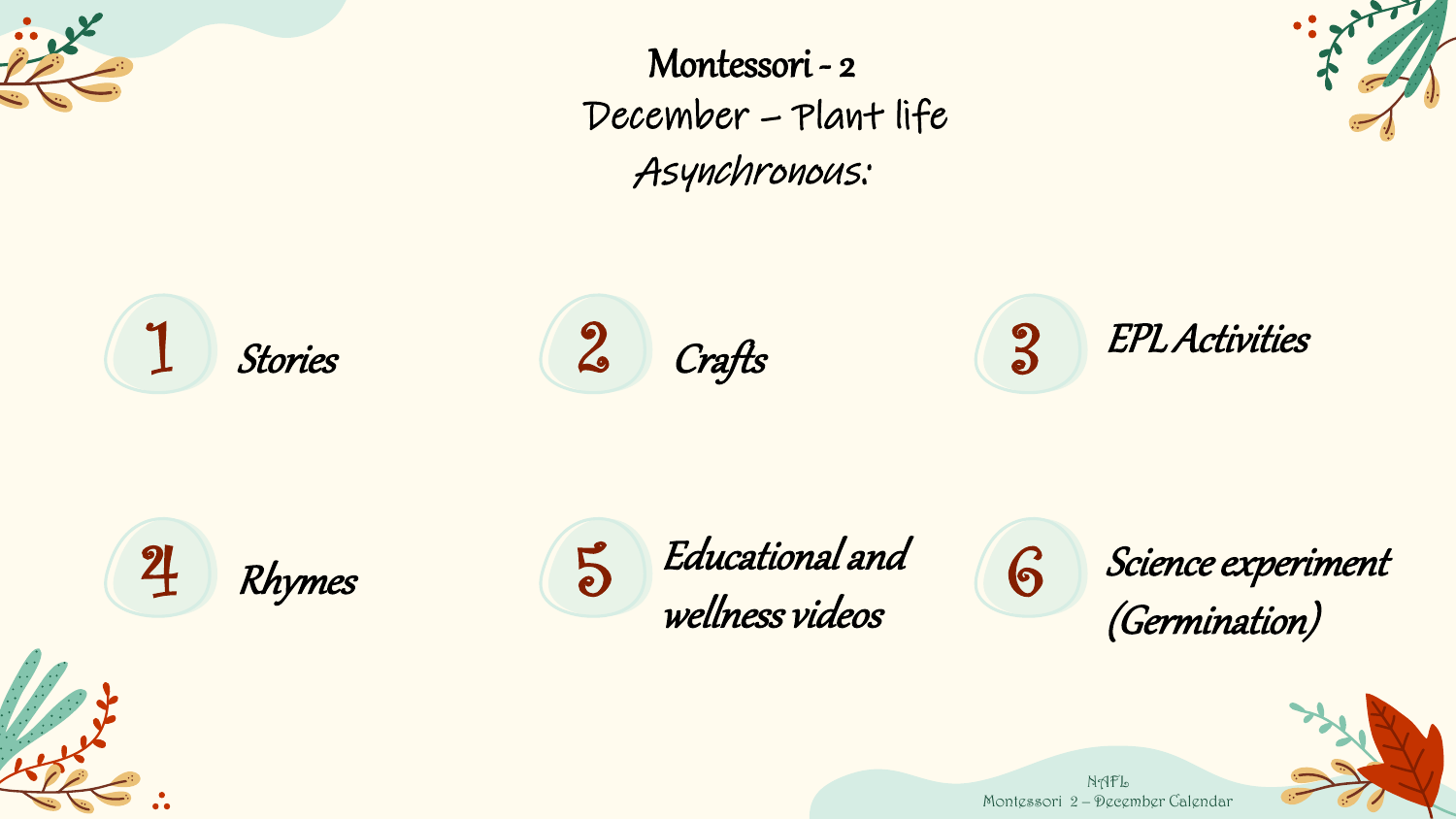

#### Montessori - 2 December – Plant life

Academic sessions:



Reading blends

Formation of letters

What come in-between, just after (1-20)

 $\epsilon$  Traditional names — groups of tens

 $\cdot$  Introduction to Addition





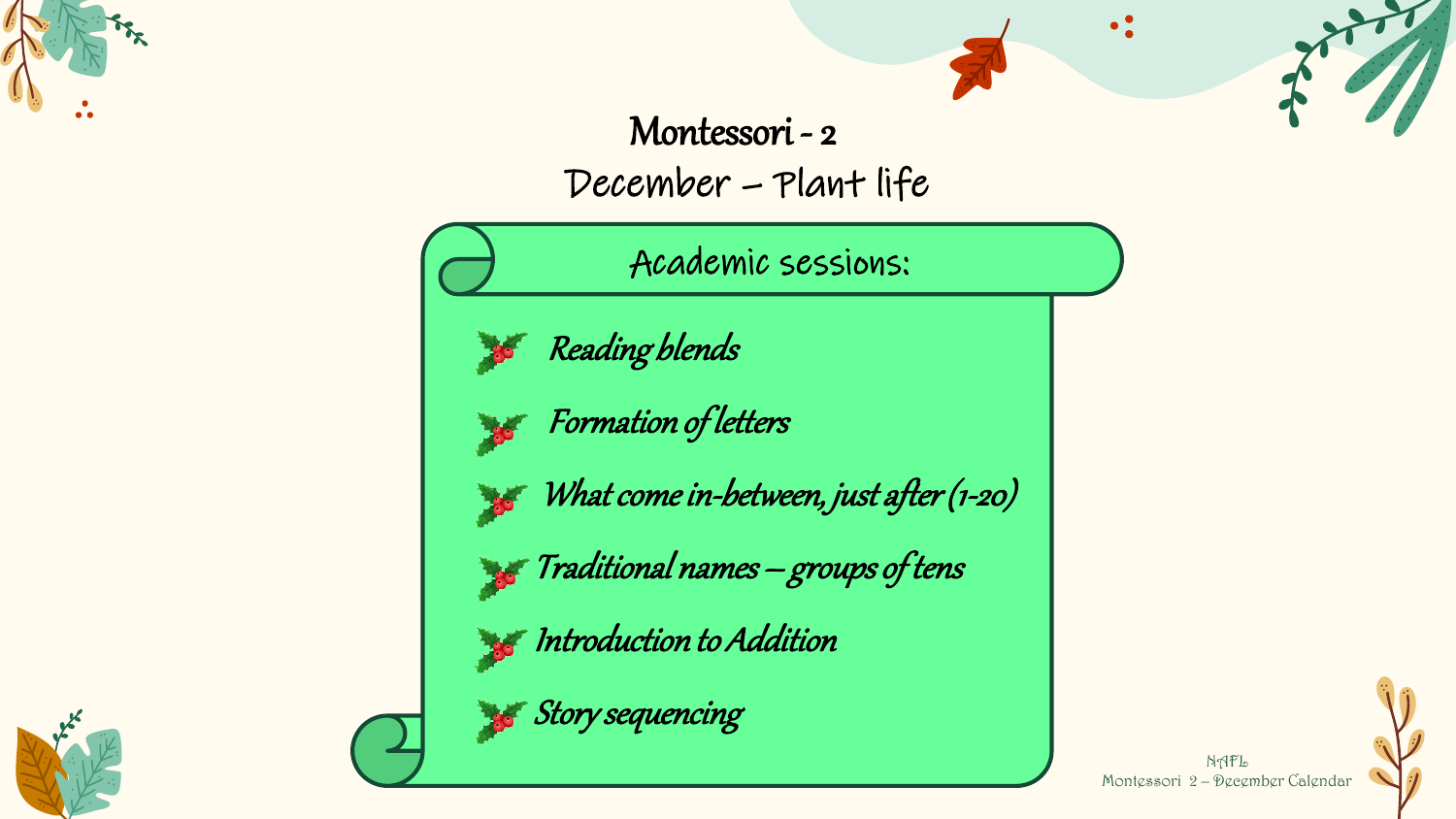

Special Days: Montessori - 2 December – Plant life

#### December 20<sup>th</sup> – Garden Day

December 24th – Christmas Assembly



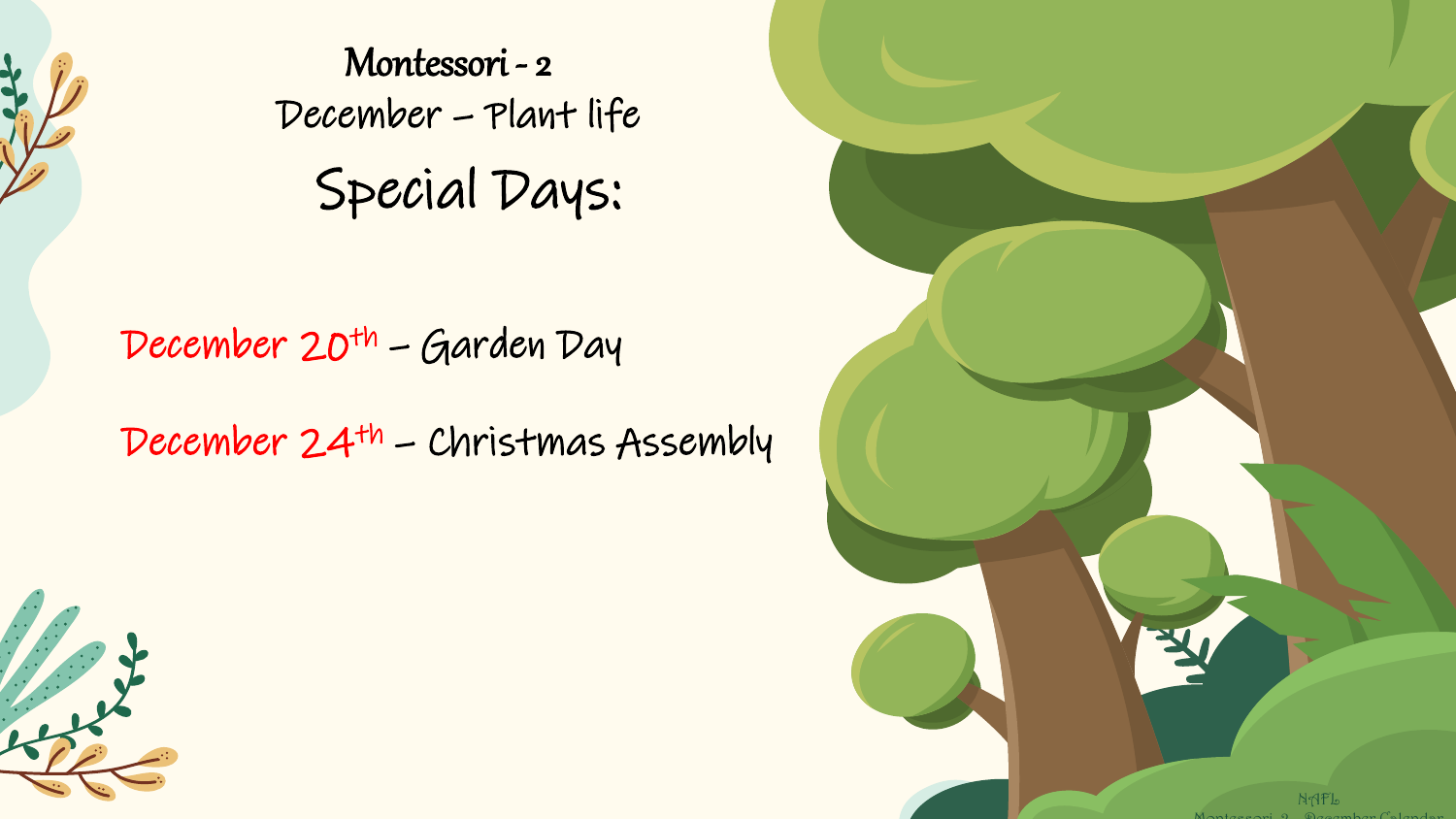

## Let us grow green!



 $\mathbb{R}^{\mathbb{R}^{\mathbb{Z}}}$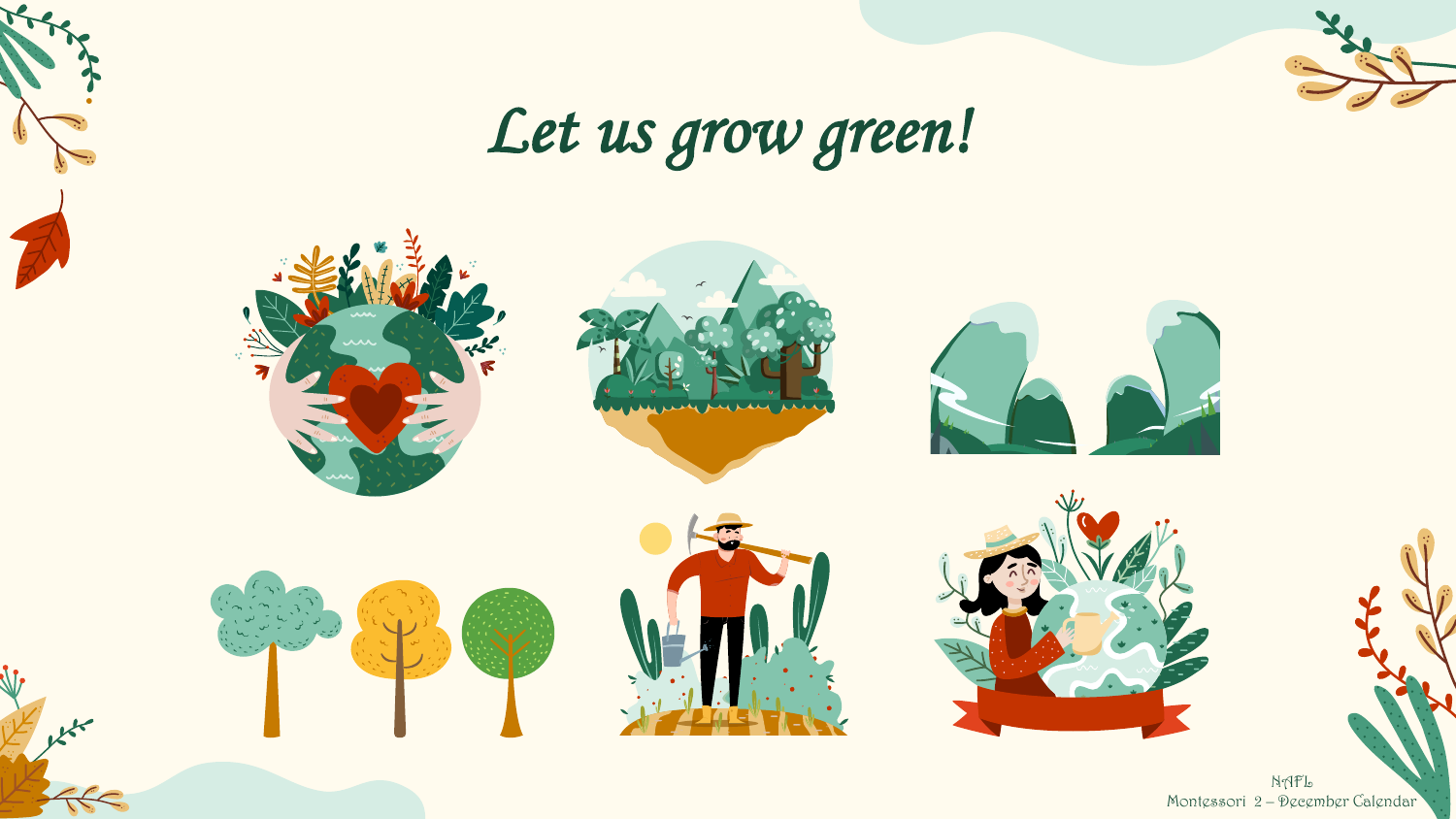

Montessori - 2 December – Plant life



# What the hand does, the mind remembers!



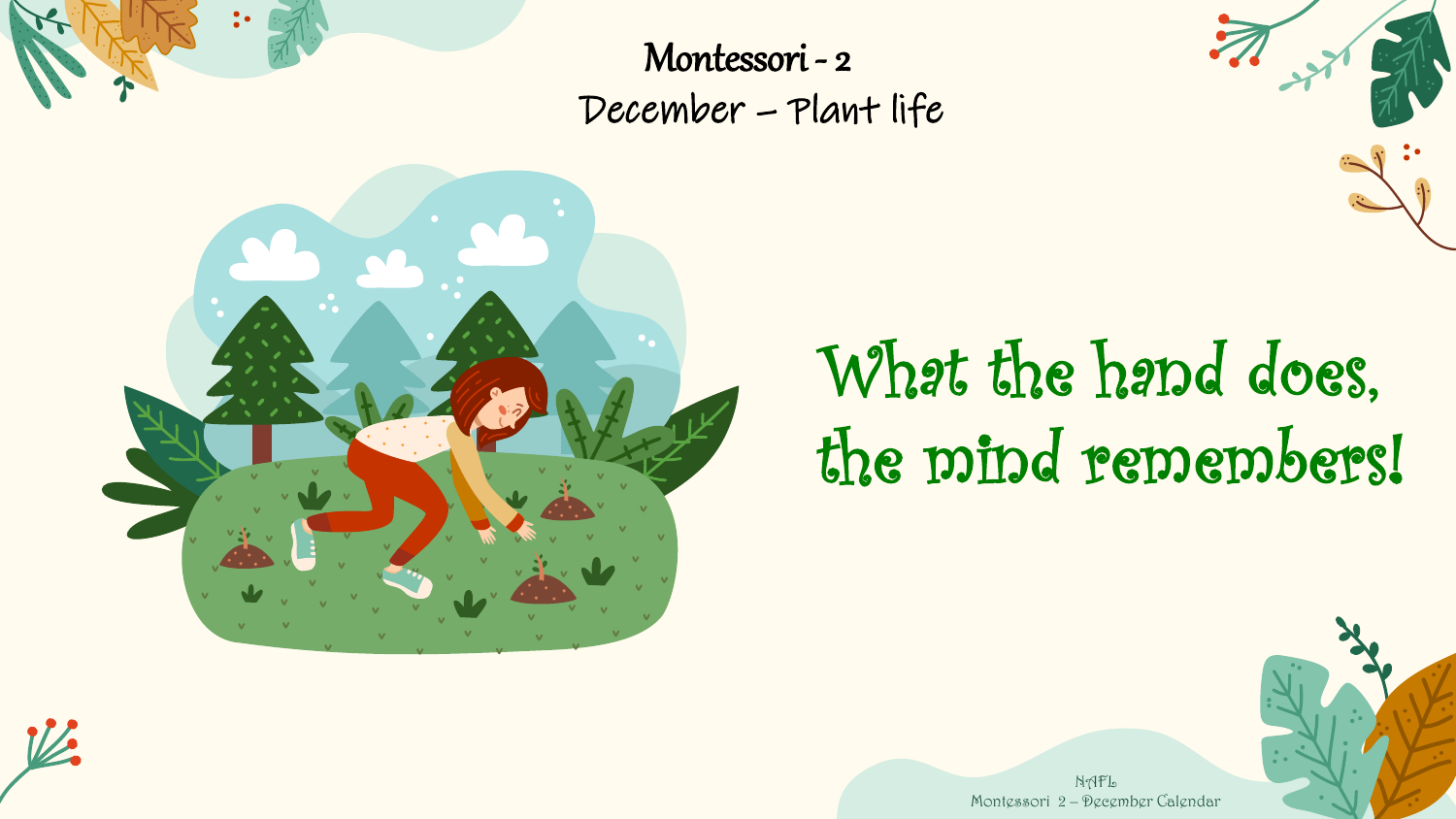

Principal: Ms Indira Jayakrishnan

Coordinators: Ms Pushpa, Ms Divya Grade Teachers: Ms Shubha , Ms Neethu , Ms Srimathi, Ms Ridhi , Ms Ashwini, Ms Deepti, Ms Krithika